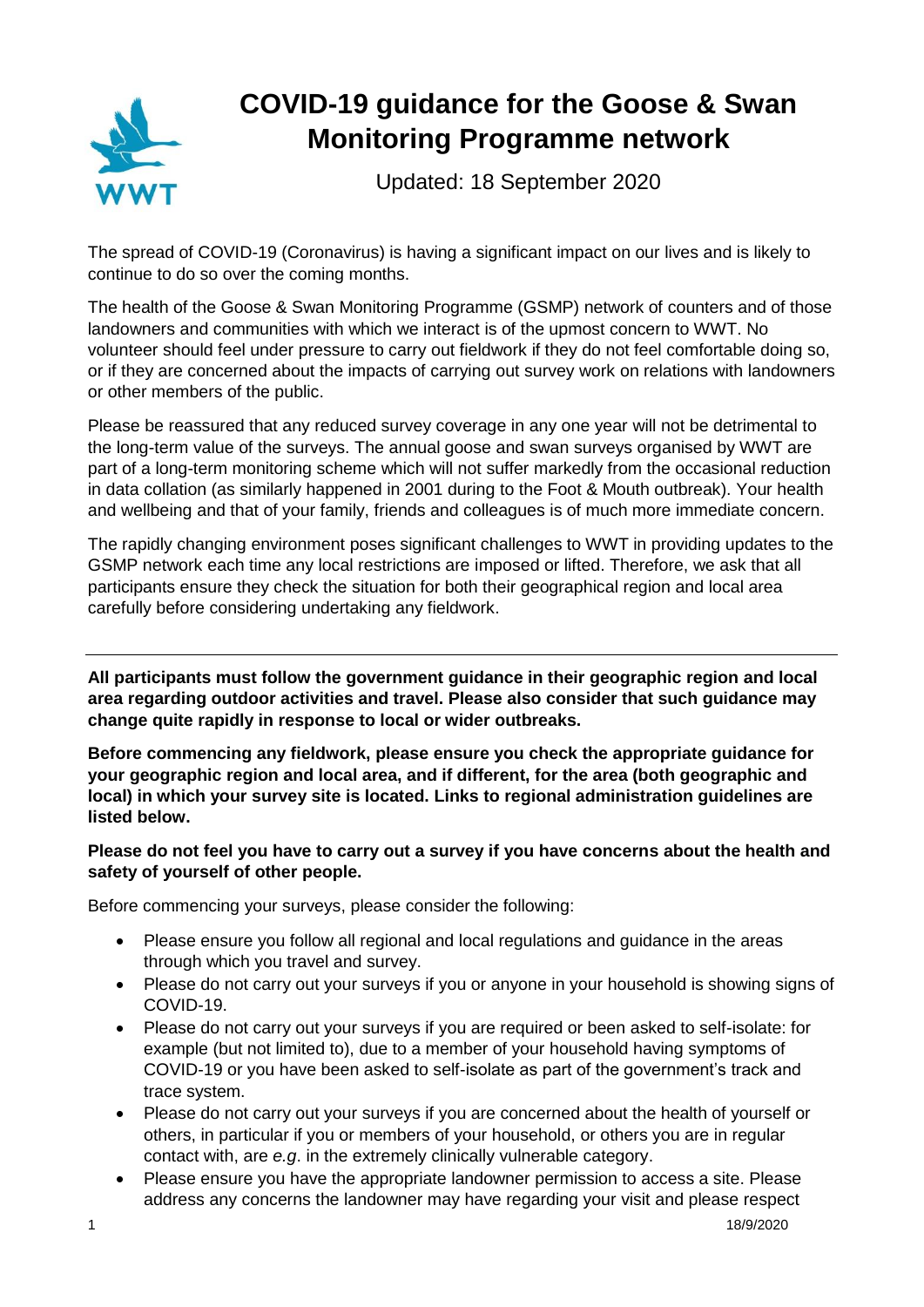their wishes. Please do not access their site if you are in any doubt that the landowner/site manager is not completely happy with your visit, or that you do not feel comfortable doing so. Please note that landowners who have allowed you to operate on their land previously may be unwilling for you to do so in the current circumstances.

- We strongly recommended that you avoid using public transport to travel to/from your site wherever possible. If this is not possible, please assess your ability to follow the guidelines set by your regional and local administrations and otherwise keep you and others safe during the journey. Please do not visit your site if you are not sure you can keep yourself and others safe for the entire journey. Face coverings must be worn on public transport unless you are exempt.
- Please consider the location of your site and access to the site. Some public sites, including car parks, may be closed or have local restrictions in place.
- Please only visit your site if you are certain that you will be able to maintain social distancing while travelling to/from your site and during your survey. If your survey includes standing at a location to carry out a count, please consider if passers-by will be easily able to walk around you leaving a 2m gap.
- Please ensure you maintain social distancing with anybody you encounter while travelling to/from your site and during your survey.
- Where possible, please carry out surveys individually or with a member of your household.
- If multiple observers from different households are required to cover your site, please adhere to the current regional and local guidance for group activities outdoors. Members of different households should remain 2m apart at all times. Please take the names and contact numbers of the people who assisted with the survey on each date.
- If you are undertaking your survey as part of an organised group led by a particular organisation (*e.g.* a wildlife trust volunteer group), please adhere to all guidance and protocols set out by the leading organisation.
- Where possible, please do not share equipment.
- Please take hand sanitiser with you.

It is vital that all our staff and volunteers follow the latest government guidance. However, this can change quickly so it is important to check the appropriate website for your geographical location regularly for the current advice. Please remember guidance may differ between geographical regions and local areas.

Further advice from the UK government can be found at:

<https://www.gov.uk/coronavirus>

[https://www.gov.uk/government/publications/coronavirus-covid-19-meeting-with-others-safely](https://www.gov.uk/government/publications/coronavirus-covid-19-meeting-with-others-safely-social-distancing)[social-distancing](https://www.gov.uk/government/publications/coronavirus-covid-19-meeting-with-others-safely-social-distancing)

Please continue to follow the latest advice and guidance from the appropriate administration in your geographical region(s).

**England:** <https://www.gov.uk/coronavirus>

**Scotland:** <https://www.gov.scot/coronavirus-covid-19/>

See also FISA: [https://forestry.gov.scot/publications/788-working-safely-in-forestry-duringcovid-](https://forestry.gov.scot/publications/788-working-safely-in-forestry-duringcovid-19/download)[19/download](https://forestry.gov.scot/publications/788-working-safely-in-forestry-duringcovid-19/download)

**Wales:** <https://gov.wales/coronavirus>

See also:<https://phw.nhs.wales/topics/latest-information-on-novel-coronavirus-covid-19/>